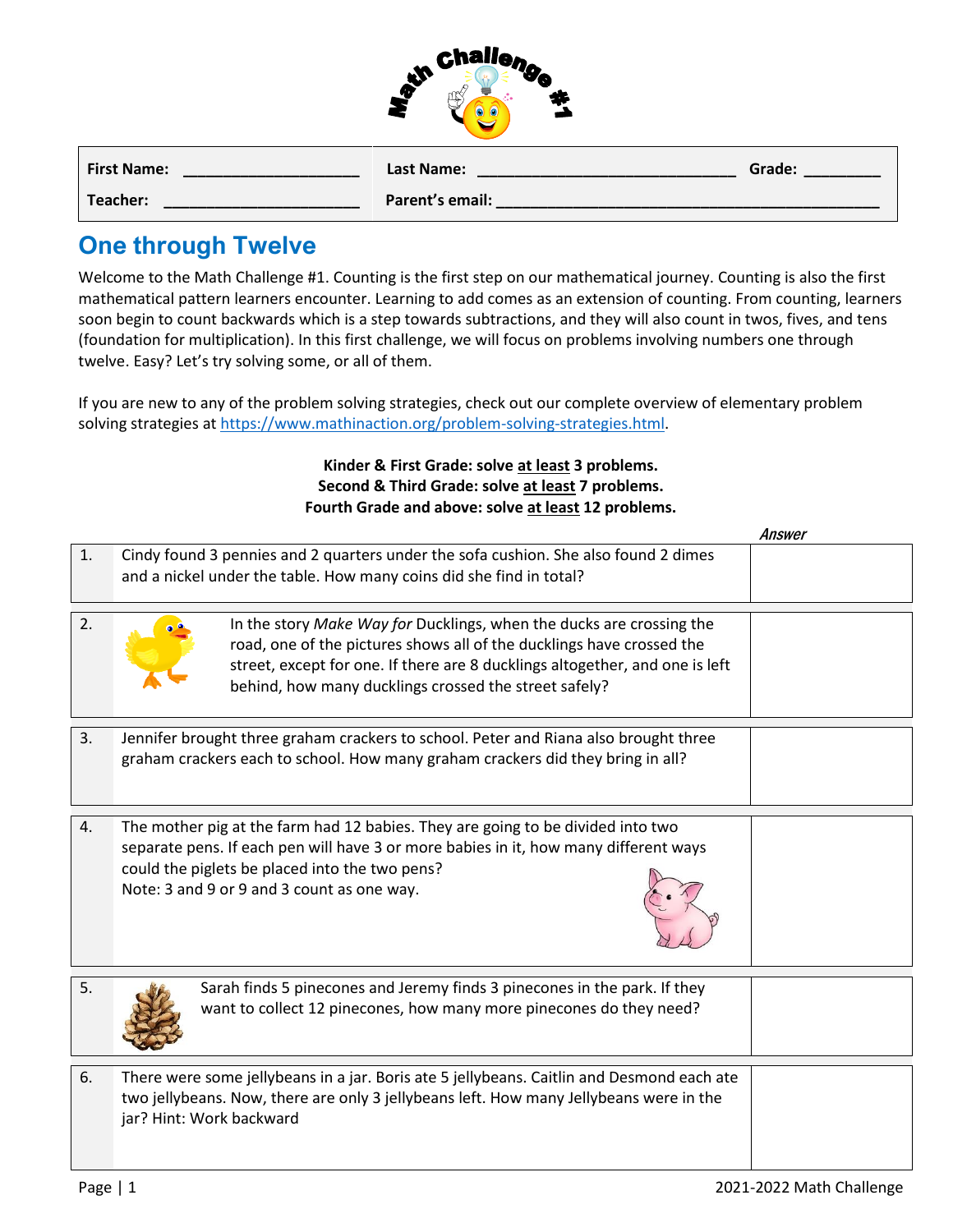| 7.  | Calista and Joel each earned 5 stars. Miraya earned 2 stars. Tom earned half of the total<br>stars earned by Calista, Joel, and Miraya. How many stars did Tom earn?                                                                                                                                                                                |    |
|-----|-----------------------------------------------------------------------------------------------------------------------------------------------------------------------------------------------------------------------------------------------------------------------------------------------------------------------------------------------------|----|
| 8.  | Look at the figure below. A triangle is divided into 3 triangles.<br>How many triangles (of any size) are there in the figure?                                                                                                                                                                                                                      |    |
| 9.  | Josiah's mom made 12 cupcakes for Myra's birthday. She arranged the<br>12 cupcakes in rows and columns to form an array. How many<br>different arrangements of cupcakes could she have made?<br>Note: count 1 by 12 and 12 by 1 as two different arrays.                                                                                            |    |
| 10. | Mrs. Goo has two daughters. The sum of the daughters' ages is 12. One daughter is 6<br>years older than the other. How old is Mrs. Goo's oldest daughter?<br>Hint: Draw a diagram                                                                                                                                                                   |    |
| 11. | Anshu was given 4 number cards as shown below. He had to form all possible 3-digit odd<br>numbers using the number cards given. In every 3-digit odd nunmber, each card could<br>only be used at most once. How many possble ways could he form with the given<br>number cards?<br>Hint: Make an organized list.<br>9<br>2<br>5<br>$\left( \right)$ |    |
| 12. | a. Mrs. Smith has 3 children. The sum of their ages is the same as the product. How old<br>are they?<br>b. Mr. Wheeler has four children. The sum of their ages is the same as the product. How<br>old are they?<br>c. Mrs. Carlsberg has 6 children. The sum of their ages is the same as the product. How<br>old are they?                        | а. |
| 13. | Amelia packs 4 t-shirts and 2 pairs of jeans for her<br>weekend getaway. How many different outfit can she<br>have if an outfit consists of one shirt and one pair of<br>jeans?<br>Hint: Make a list or a diagram.                                                                                                                                  |    |